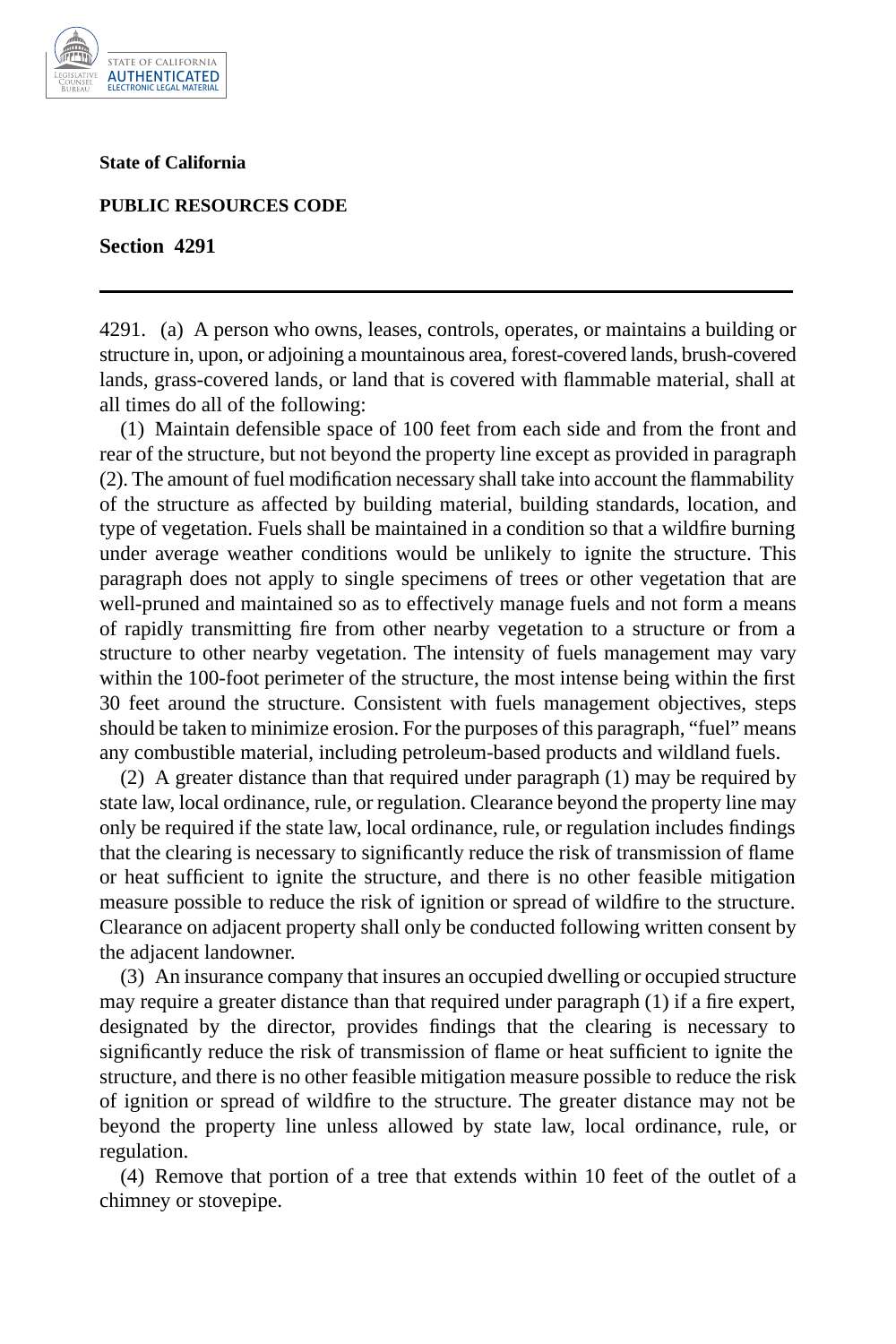(5) Maintain a tree, shrub, or other plant adjacent to or overhanging a building free of dead or dying wood.

(6) Maintain the roof of a structure free of leaves, needles, or other vegetative materials.

(7) Prior to constructing a new building or structure or rebuilding a building or structure damaged by a fire in an area subject to this section, the construction or rebuilding of which requires a building permit, the owner shall obtain a certification from the local building official that the dwelling or structure, as proposed to be built, complies with all applicable state and local building standards, including those described in subdivision (b) of Section 51189 of the Government Code, and shall provide a copy of the certification, upon request, to the insurer providing course of construction insurance coverage for the building or structure. Upon completion of the construction or rebuilding, the owner shall obtain from the local building official, a copy of the final inspection report that demonstrates that the dwelling or structure was constructed in compliance with all applicable state and local building standards, including those described in subdivision (b) of Section 51189 of the Government Code, and shall provide a copy of the report, upon request, to the property insurance carrier that insures the dwelling or structure.

(b) A person is not required under this section to manage fuels on land if that person does not have the legal right to manage fuels, nor is a person required to enter upon or to alter property that is owned by any other person without the consent of the owner of the property.

(c) (1) Except as provided in Section 18930 of the Health and Safety Code, the director may adopt regulations exempting a structure with an exterior constructed entirely of nonflammable materials, or, conditioned upon the contents and composition of the structure, the director may vary the requirements respecting the removing or clearing away of flammable vegetation or other combustible growth with respect to the area surrounding those structures.

(2) An exemption or variance under paragraph (1) shall not apply unless and until the occupant of the structure, or if there is not an occupant, the owner of the structure, files with the department, in a form as the director shall prescribe, a written consent to the inspection of the interior and contents of the structure to ascertain whether this section and the regulations adopted under this section are complied with at all times.

(d) The director may authorize the removal of vegetation that is not consistent with the standards of this section. The director may prescribe a procedure for the removal of that vegetation and make the expense a lien upon the building, structure, or grounds, in the same manner that is applicable to a legislative body under Section 51186 of the Government Code.

(e) The department shall develop, periodically update, and post on its Internet Web site a guidance document on fuels management pursuant to this chapter. Guidance shall include, but not be limited to, regionally appropriate vegetation management suggestions that preserve and restore native species that are fire resistant or drought tolerant, or both, minimize erosion, minimize water consumption, and permit trees near homes for shade, aesthetics, and habitat; and suggestions to minimize or eliminate